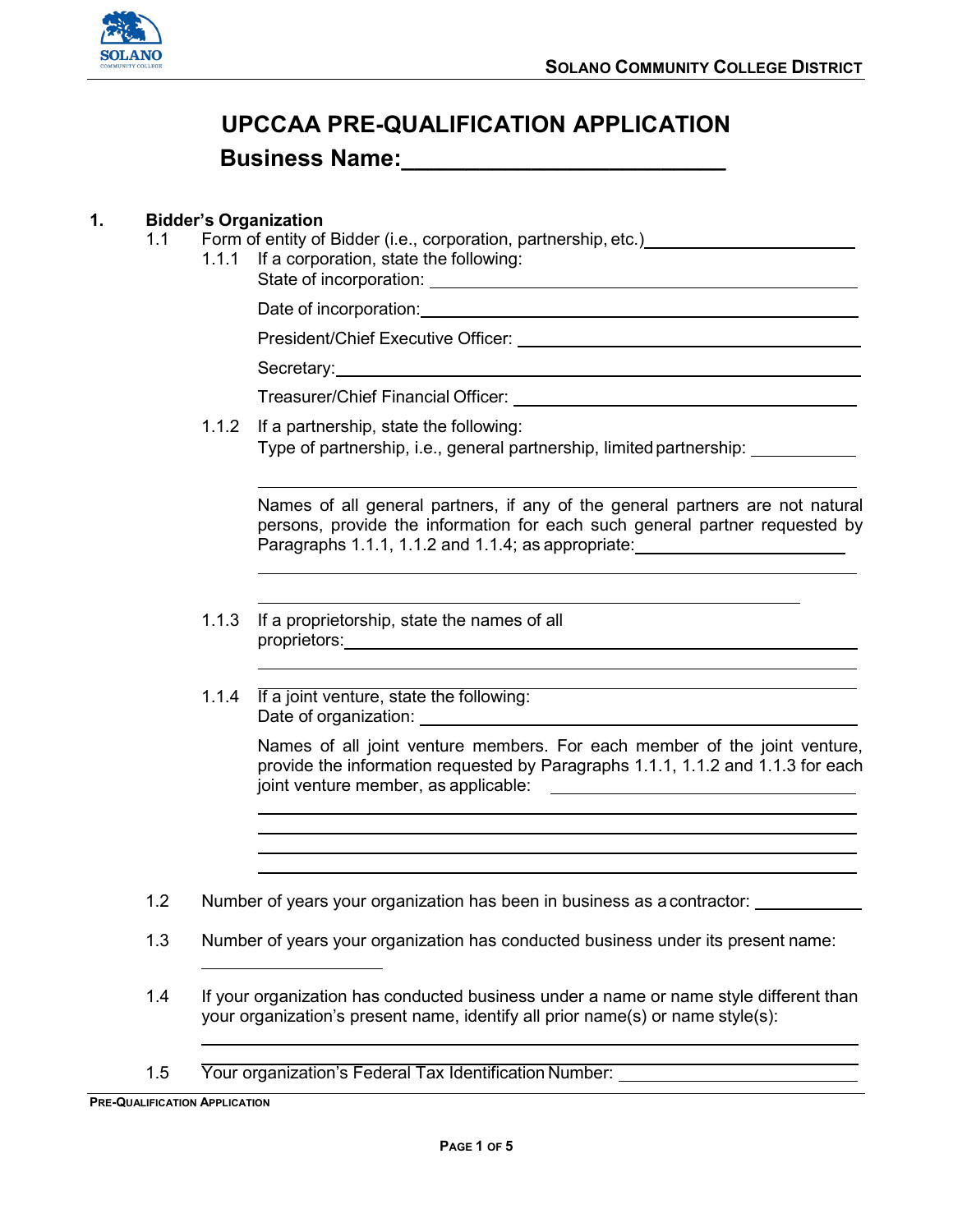

- 1.6 Your organization's Department of Industrial Relations (DIR) Registration Number, in accordance with the requirements of Labor Code Section 1725.5:
- 1.7 Check all certifications that apply:



#### **2. Licensing**

2.1 California Contractors License: Number: Expiration Date:

Responsible Managing Employee/Officer:

License Classification(s):

- 2.2 Has a claim or other demand ever been made against your organization's California Contractors License Bond? Yes | No If yes, on a separate attachment, state the following: (i) the name, address and telephone number of each person or entity making claim or demand; (ii) the date of each claim or demand; (iii) the circumstances giving rise to each such claim or demand; and (iv) the disposition of each such claim or demand.
- 2.3 Has a complaint ever been filed against your organization's California Contractors License with the California Contractors State License Board? Yes No If yes, on a separate attachment, state the following for each complaint: (i) the name. address and telephone number of each person or entity making the complaint; (ii) the date of each complaint; (iii) the circumstances giving rise to each such complaint; and (iv) the disposition of each such complaint, including without limitation, any disciplinary or other action imposed or taken by the California Contractors State License Board as a result of any such complaint.

#### **3. Experience**

- 3.1 Categories of work (other than management/supervision) your organization typically performs with your own forces
- 3.2 On a separate attachment, list all construction project completed by your organization in the past two (2) years and for each project identified, state: (i) a general description of the work performed by your organization on the project; (ii) the dollar value of the work performed or to be performed by your organization; (iii) the project owner's name, name of the project owner's representative and the address and telephone number of the owner and the project owner's representative; and (iv) the project architect's name, address, telephone number and contact person.
- 3.3 On a separate attachment, list all construction project your organization has in progress and for each project listed, state: (i) a general description of the work performed by your organization on the project; (ii) the dollar value of the work performed or to be performed by your organization; (iii) the project owner's name,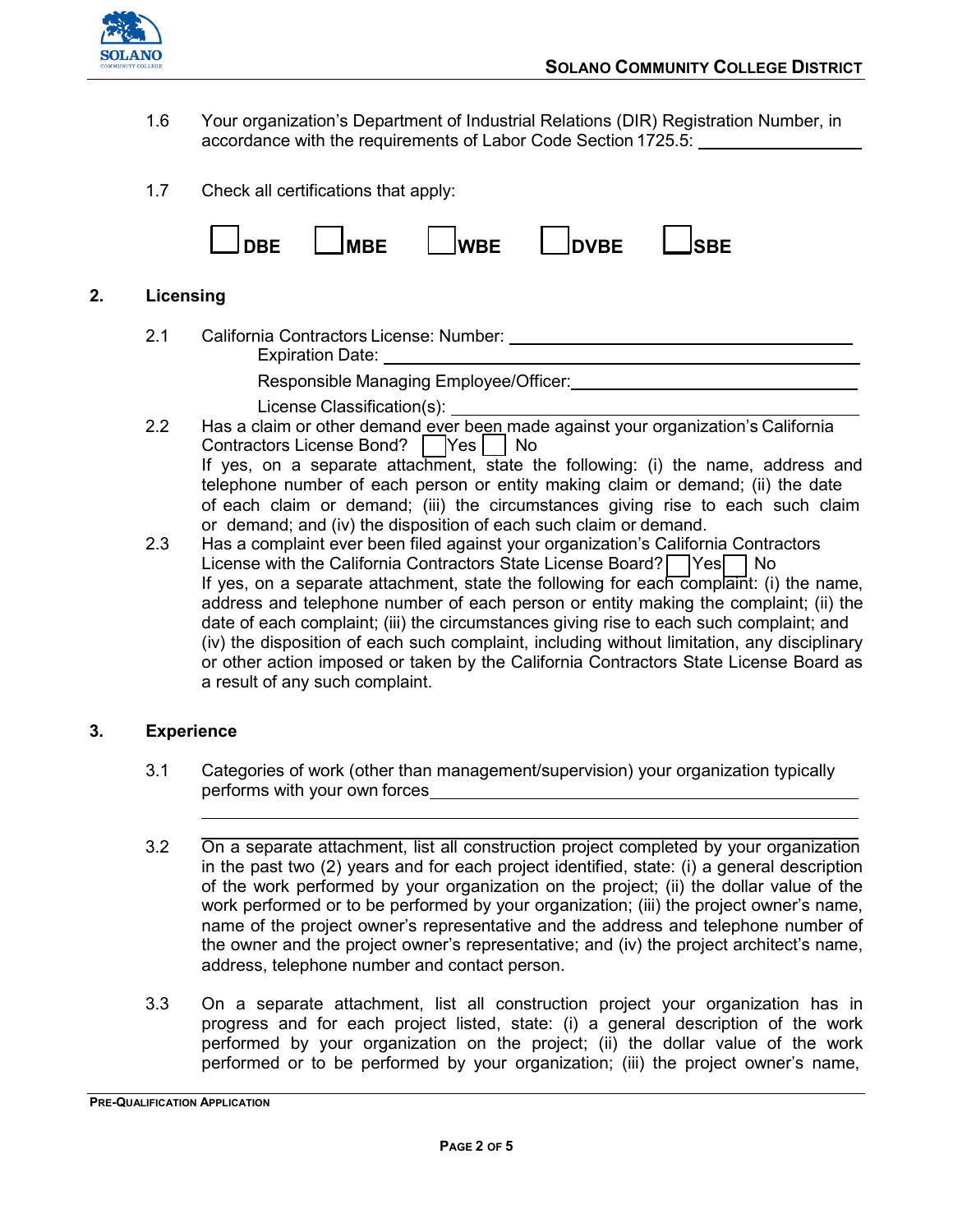

name of the project owner's representative and the address and telephone number of the project owner and the project owner's representative; (iv) the project architect's name, address, telephone number and contact person; (v) percent presently complete; and (vi) the current scheduled completion date.

#### **4. Performance History**

- 4.1 Claims and lawsuits (if you answer yes to any of the following, you must attachdetails).
	- 4.1.1 Have any lawsuits or other administrative, legal, arbitration or other proceedings, ever been brought or commenced against your organization or any of its principals, officers or equity owners in connection with any construction contract or construction project?

\_\_|Yes |\_\_|No

If so, describe the circumstances, the amount demanded or other relief demand and the disposition of each such lawsuit or other proceeding.

4.1.2 Has your organization ever filed a lawsuit or commenced other administrative, legal or other proceedings in connection with any construction contract or construction project?

|Yes | |No

If so, describe the circumstances, the amount demanded or other relief demand and the disposition of each such lawsuit or other proceeding.

 $\mid$ Yes  $\sqcap$ No 4.1.3 Are there any judgments, orders, decrees or arbitration awards pending, outstanding against your organization or any of the officers, directors, employees or principals of your organization?  $\vert$ If so, describe each such judgment, order, decree or arbitration award and the

present status of the satisfaction or discharge thereof.

4.2 Has your organization ever refused to sign a construction contract awarded to it?

|Yes| |No

If so, on a separate attachment, state the following: (i) describe each such contract; (ii) the owner's name, address, telephone number and contact person; and (iii) the circumstances of your refusal to sign such contract.

4.3 Has your organization ever failed to complete a construction contract?

 $\bigcap$ Yes  $\bigcap$  No

If so, on a separate attachment, state the following: (i) describe each such contract; (ii) the owner's name, address, telephone number and contact person; and (iii) the circumstances of your failure to complete such contract.

4.4 Has your organization ever been declared in default of a construction contract?

Yes I INo

If so, on a separate attachment, state the following: (i) describe each such contract; (ii) the owner's name, address, telephone number and contact person; and (iii) the circumstances of each such declaration of default.

4.5 Has any construction contract to which your organization is a party been terminated for the convenience of the project owner?

|Yes | |No

If so, identify the project and project owner along with a description of the circumstances under which the convenience termination occurred.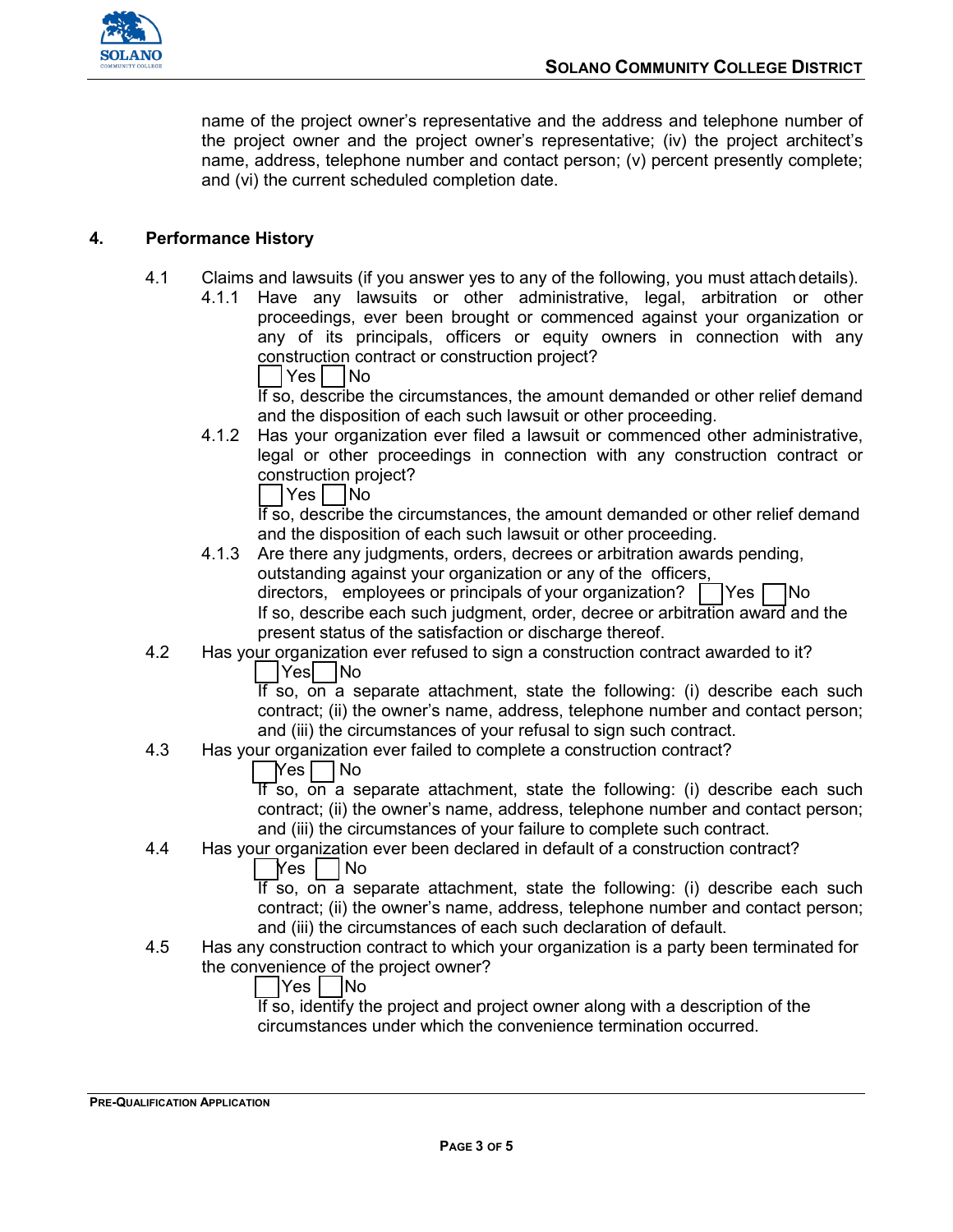

4.6 Has a claim or other demand ever been asserted against any Bid Bond, Performance Bond, or Payment Bond posted by your organization in connection with any construction contract or your submittal of a bid proposal for a construction contract?

\_\_ \_\_ Yes No

If so, on a separate attachment, state the following: (i) the name, address, telephone number and contact person for each claimant; (ii) the date upon which each such demand or claim was made; and (iii) the disposition of each such demand or claim.

4.7 Has your organization or any predecessor to your organization been charged with a violation of the California False Claims Act or similar federal statute within the past ten (10) years?

|Yes | |No

If yes, on a separate attachment, provide the following: (i) a detailed description of the circumstances upon which charges were based; (ii) the public agency involved, including name, address, telephone and email address of contact person(s) at such public agency; and (iii) disposition of such charges.

4.8 Has any individual or entity who owns ten percent (10%) or more of the equity interest of your organization been an equity owner of ten percent (10%) or more of the equity interest of any other entity or organization, within the past ten (10) years, which has been charged with a violation of the California False Claims Act or similar federal statute within the past ten (10) years?

|Yes | |No

If yes, on a separate attachment, provide the following: (i) the name(s) of each such other entity or organization; (ii) a detailed description of the circumstances upon which charges were based; (iii) the public agency involved, including name, address, telephone and email address of contact person(s) at such public agency; and (iv) disposition of such charges.

4.9 Has any individual or entity who owns ten percent (10%) or more of the equity interest of your organization been charged with a violation of the California False Claims Act or similar federal statute within the past ten (10) years?

|Yes | |No

If yes, on a separate attachment, provide the following: (i) the name of such individual(s) or entity(ies); (ii) a detailed description of the circumstances upon which charges were based; (iii) the public agency involved, including name, address, telephone and email address of contact person(s) at such public agency; and (iv) disposition of such charges.

- **5. References** (Include name, contact person, telephone/fax, email and address for each reference provided. Attach a separate sheet, if necessary)**:**
	- 5.1 Trade References (three (3) minimum)